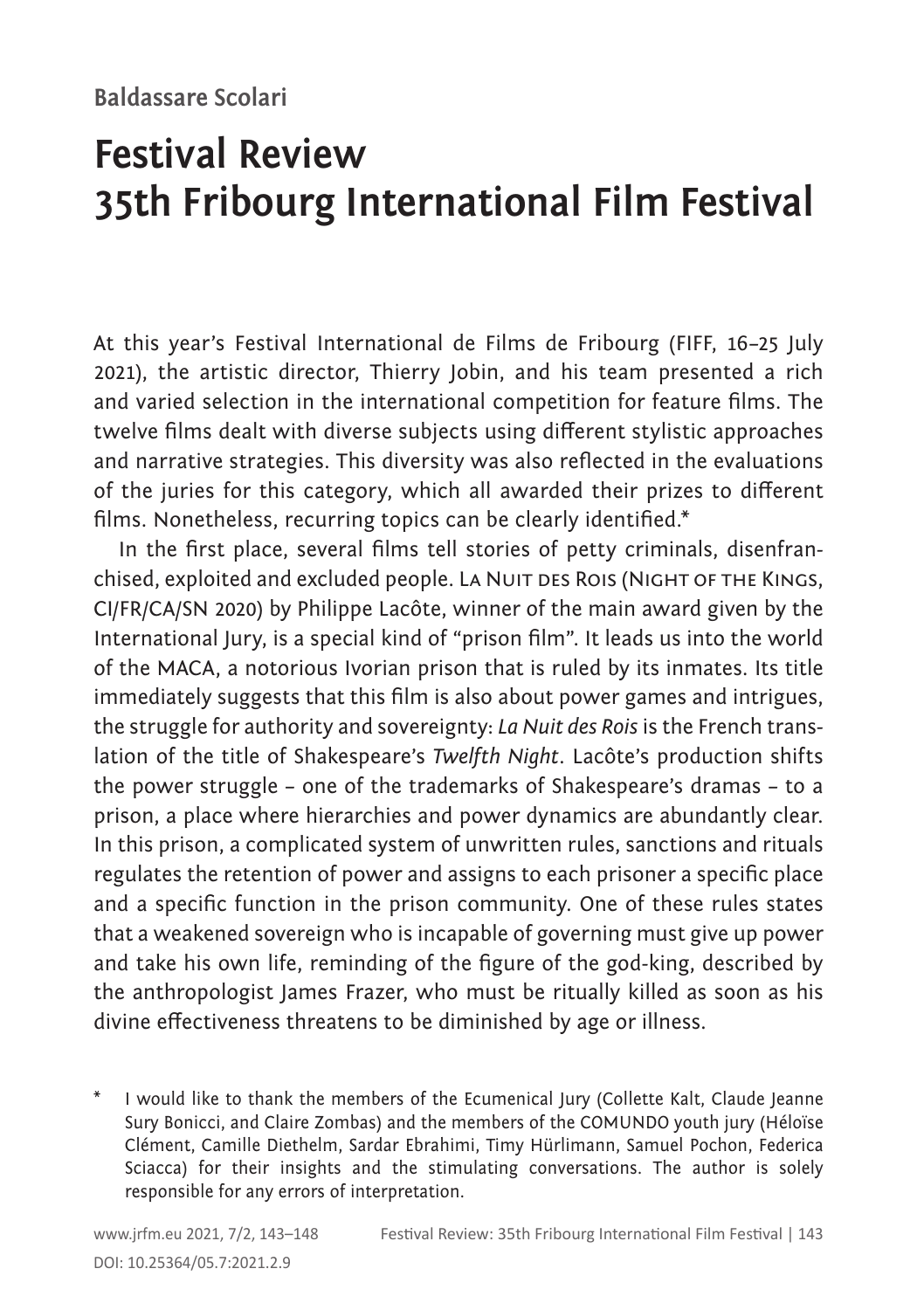In the film, the sovereign's (lack of) power is closely linked with the power of storytelling. In fact, the rules of the MACA state that the sovereign can choose a storyteller who has to entertain all occupants with a story on the nights when the moon turns red. If the story displeases or ends before sunrise, the narrator is killed. Barbe Noire, the terminally ill sovereign of the MACA, invokes this rule when he appoints the pickpocket Zama as a storyteller to gain time and postpone his own fatal deposition. Zama is clearly reminiscent of Scheherazade from *One Thousand and One Nights*, a figure that Lacôte combines with the West African figure of the griot, a professional singer, poet and instrumentalist who recites epic texts in a specific form of singing as a professional singer, storyteller, teacher or entertainer.

When Zama learns that he will be killed as soon as his story ends, he begins to expand the plot with flashbacks. What began as a realistic story about a petty criminal gradually turns into a fairy tale. Zama's story offers the director the opportunity to escape the walls of the prison and bring the vast landscapes of West Africa onto the screen, where real events merge with myths and legends. What is unique in Lacôte's film is the back and forth between a primary *narrative space* and secondary *narrated spaces*. Indeed, what Zama tells is not only visualized with the help of flashbacks but also staged performatively and physically by the inmates. For Zama and the other prisoners, voice and body become means of spiritual (admittedly only temporary) escape from their precarious circumstances.

The power of narrative and fictionality is also at the center of ZHELTAYA Koshka (Yellow Cat, KZ/FR 2020) by director Zheltaya Koshowa. In this tragicomic, sometimes absurd work, whose characters are at times reminiscent of those from Aki Kaurismäki's early films, the former criminal Kermek dreams of building a cinema in the middle of the mountains of the Kazakh steppe. The film is also an homage to, if not a remake of, Tony Scott's True Romance (US 1993): in Zheltaya Koshka too, a cinephile protagonist falls in love with a prostitute, comes into possession of a considerable amount of money (or cocaine in Scott's film) owned by the local gangster boss, and escapes with his lover. There are many references to film history in Zheltaya Koshka – for example, the characters recreate Jean-Pierre Melville's Le Samouraï (FR/IT 1967), Martin Scorsese's Casino (US 1995) and Stanley Donen's Singin' in the Rain (US 1952). For Kermek and his beloved Eva, cinematographic fictionality is not just a place of refuge where the hardships of life in the Kazakh steppe become bearable. Rather, fictionality is a means of resistance against inhumanity and mutual exploitation in a society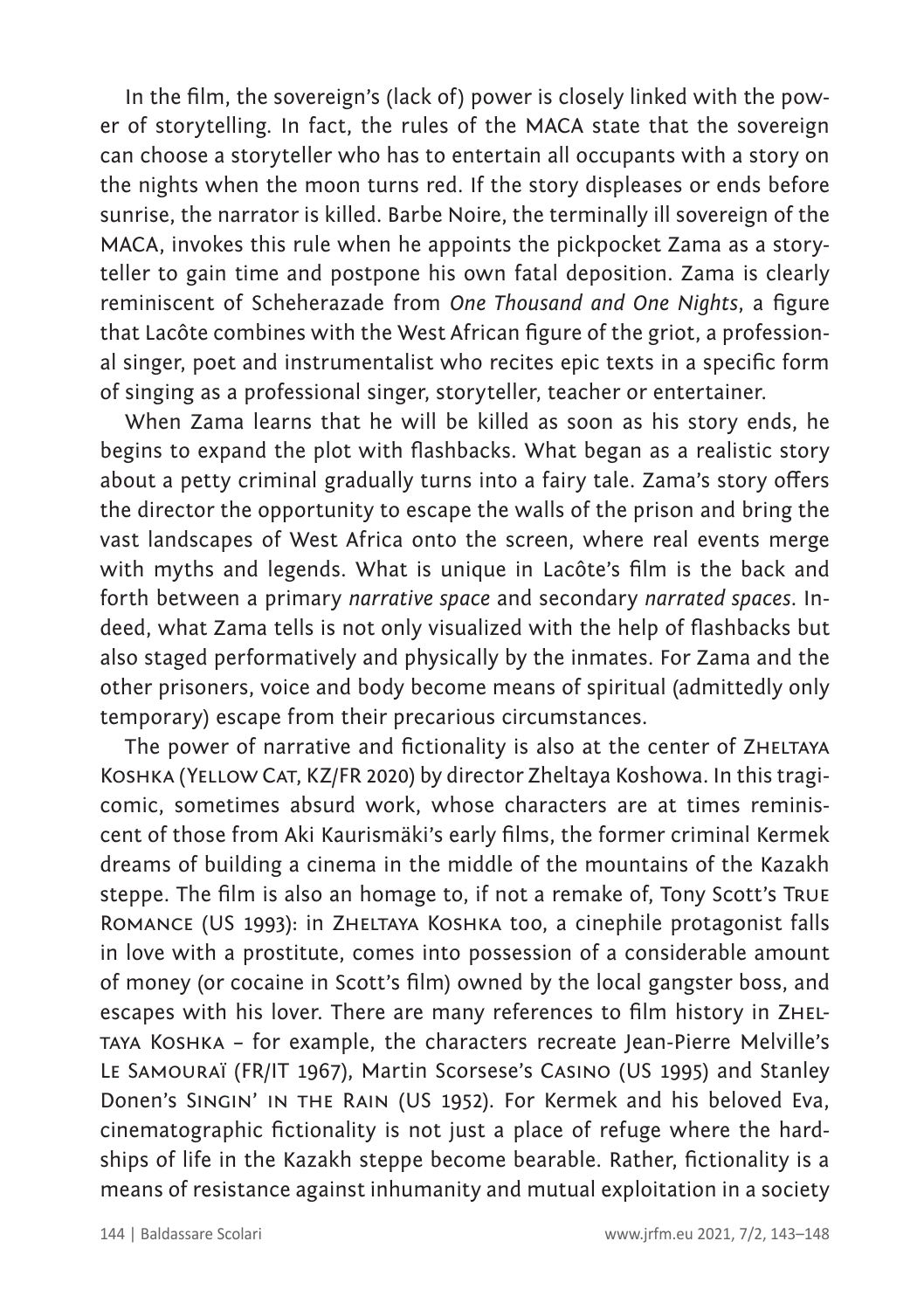ruled by corruption and brutality. Even if, unlike True Romance, Zheltaya Koshka has no happy ending, its protagonist still seems to win: he refuses to dehumanize others and reminds us that without fictionality, without the ability to tell stories and to be affected by them, human beings forfeit their humanity.

Another recurring theme in the films selected for the international competition is the struggle about and for children. In the black comedy La noche mágica (Bad Christmas, AR/UY 2021) by Gastón Portal, which was awarded the Special Prize of the International Jury, a thief becomes friends with the girl whose house he tries to burgle on Christmas night. This friendship brings to light a dark, terrible family secret, and the thief functions almost like a divine authority in order to bring about justice. Asa Ga Kuru (True MOTHERS, Naomi Kawase, JP 2020) also deals with the topic of family or, more precisely, with the question of the definition of "true" motherhood. The film, which was awarded the Ecumenical Jury Prize, sensitively recounts the story of adoptive parents who one day are called by their child's birth mother, who asks for money. What at first looks like blackmail soon turns out to be a desperate act by a young woman who was pressured by her parents to give birth to her child secretly and to put it up for adoption. But now she would like to see, get to know and love her son. This film is visually remarkable above all for the softness of the natural light that graces characters and landscapes at the same time. It manages, without ever becoming pathetic, to create a strong emotional bond between the audience and the boy's "true" mothers.

Although children only appear prominently at the end in Jasmila Žbanić's Quo Vadis, Aida? (BA/AT/RO/NL/DE/PL/FR/NL/TR 2020), their central role must not be overlooked if one wants to understand the ethical and political power of the film. Žbanić's forceful work won the COMUNDO Youth Jury Prize and the Audience Prize. Aida, played by an outstanding Jasna Đuričić, works as a translator for the United Nations and accompanies us through the terrible events and wrong decisions that resulted in the Srebrenica massacre and the killing of more than 8,000 Bosniaks. The film is set apart from many other war films by providing a woman's view on the spiral of events that, through the complicity of the United Nations, led to the latest genocide in European history. At the same time, it is also a memorial film that not only asks us not to forget, but also guides us to reflect on how to deal with terrible memories. Quo vadis, Aida? Where are you going, Aida? Why is she returning to Srebrenica several years after the events of July 1995? How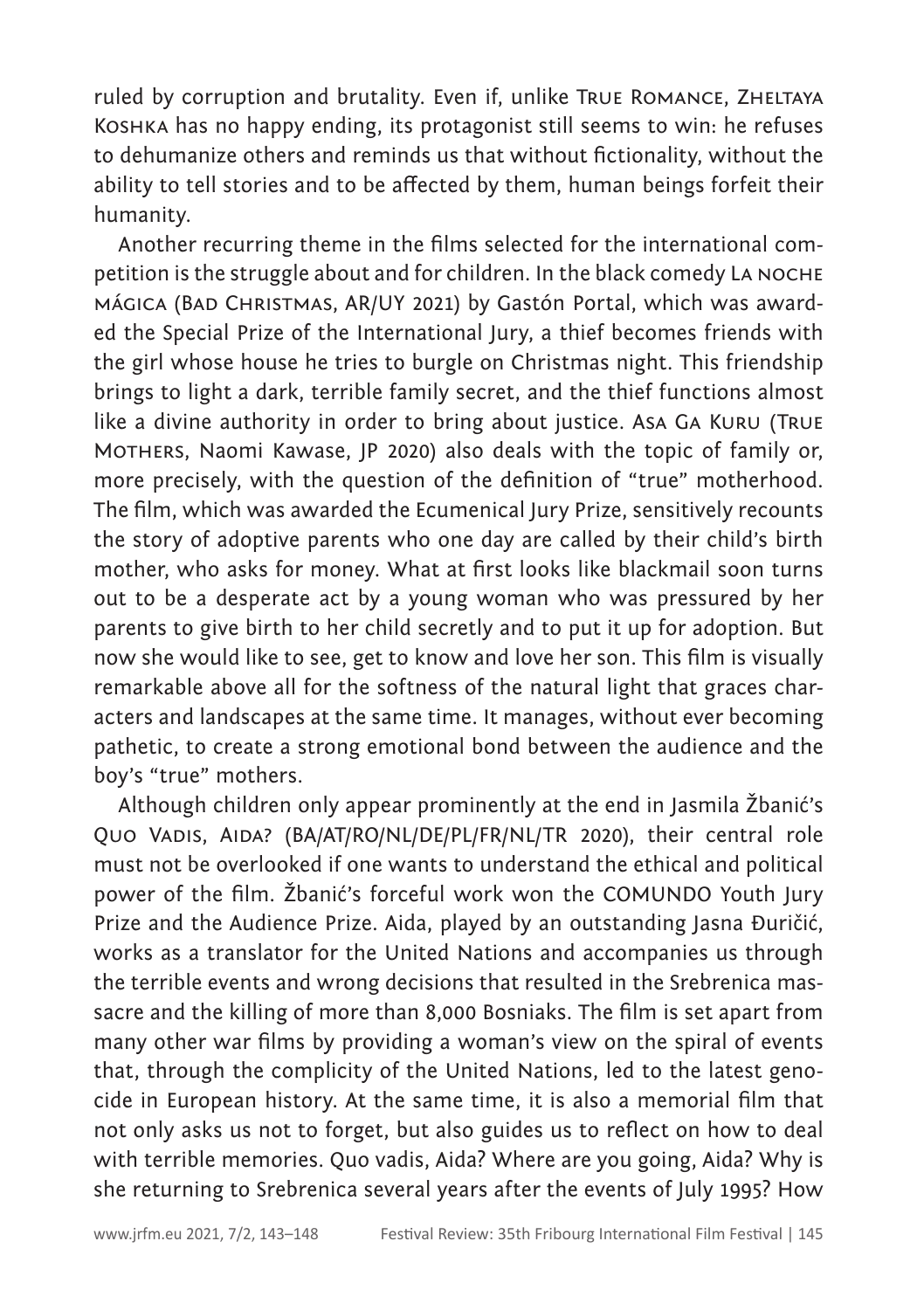can she bear to live in the same place as the murderers of her own family, friends and neighbors? In the last scene, we see Aida, who is now working again as a primary school teacher, as she had done before the war, looking at the faces of the murderers during a school performance – that is, looking at people who were capable of the most cruel and inhuman acts and are now happily and lovingly watching their children. Here the children, eternal symbols of innocence, there the beasts, who no longer seem like beasts, but are like normal fathers. The exchange of looks is wonderfully staged here: the men's brief, fleeting glances at Aida reveal that they would like to forget but cannot, because she, the survivor, is there. Aida is their memorial, the one who makes it impossible to forget and who, despite everything, still appears able to believe in the possibility of reconciliation, because humans, the film seems to tell us, are not born as beasts, but become beasts when they are fed with hatred, racism and brutality. Aida has returned because the children of those who have become beasts are not to be blamed and have the right to grow up in a world worth living in.

Another film that deals with murder, cruelty and brutality is Michael Franco's NUEVO ORDER (NEW ORDER, MX/FR 2020), set in the near future. In reaction to a popular uprising, a coup d'état is taking place in Mexico, during which the corrupt military and the no less corrupt political and economic elite do not hesitate to use any means available to oppress and exploit the population. In the society shown here, almost all individuals – insurgents, common soldiers, generals, politicians, poor and rich – act only out of pure greed and egoism. In several interviews, the director states he was inspired by works such as A Clockwork Orange (UK/US 1971) by Stanley Kubrick, George Orwell's 1984 and Alfonso Cuarón's CHILDREN OF MEN (UK/US 2006). Especially in comparison with CHILDREN OF MEN, however, the film's weaknesses become apparent. The quality of Cuarón's film lies in, among other things, the fact that it does not "anthropologize" political violence, but rather depicts it as the result of a complex power network in which both ideological attitudes and economic-political interests play important roles. Cuarón critically examines state and "revolutionary" violence but does not simply present it as an expression of a universal human inclination to brutality. Franco's film, by contrast, is a superficial and unintended caricature of the Hobbesian state of nature, where all are *homo homini lupus*, that is, wolves exploiting each other. In Mexico, the film was rightly criticized for the stereotypical portrayal of the rich and poor, which ultimately only reproduces the classism and racism against which the director claims to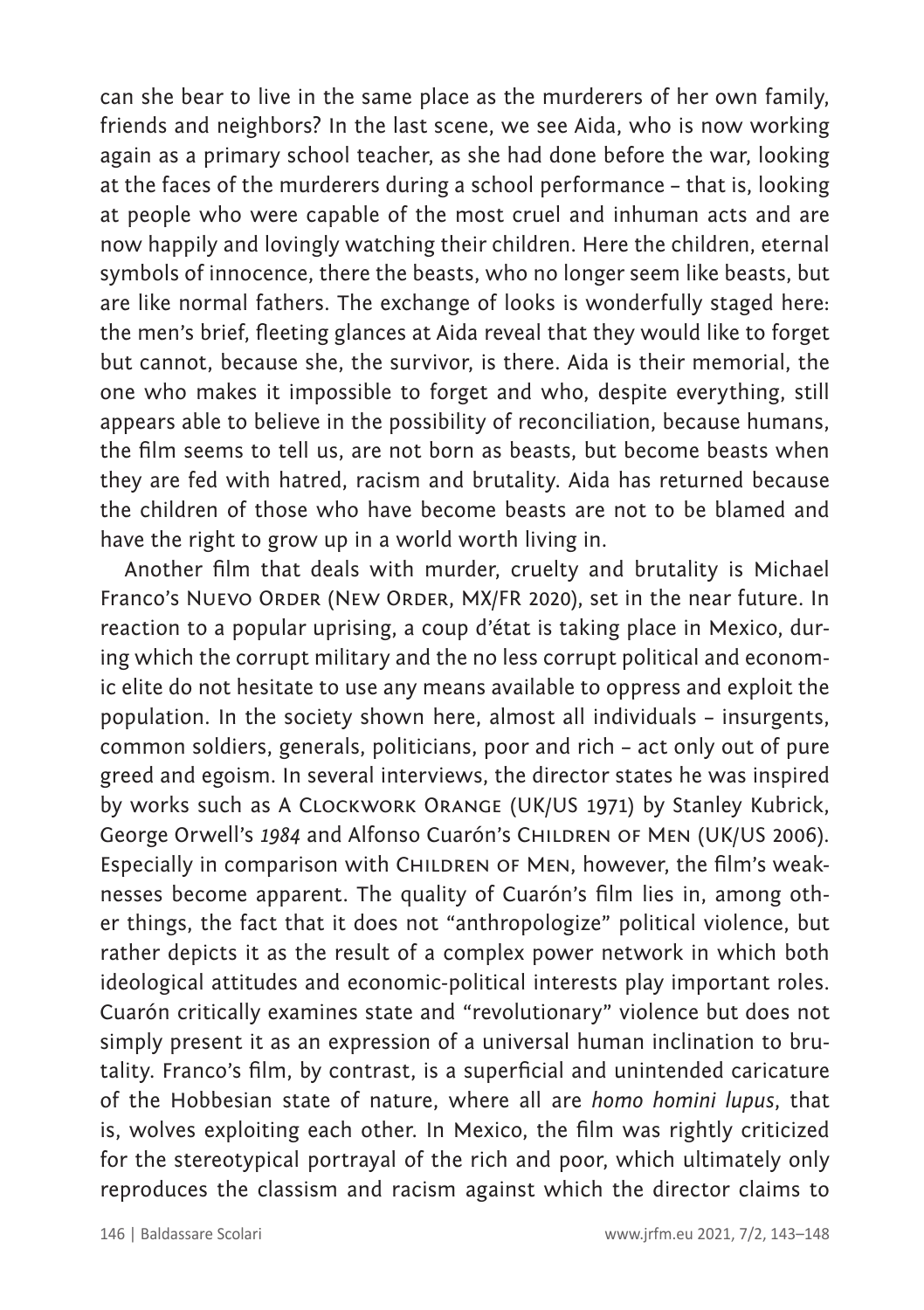fight. In addition, the film was also criticized for the reactionary portrayal of demonstrators as wild anarchists. In fact, the film discredits social protests insofar as they are represented as the prelude and cause of the coup and thus the establishment of a fascist military dictatorship. I agree with these critics in my view that this film is an expression of a very reactionary, very bourgeois fear of the mob, of the crowd, which if not disciplined will only create chaos and disorder.

In order not to end the festival review with these critical remarks, I turn to a last film that in this age of increasing ecological catastrophes is highly topical because of its representation of the relationship between humans and nature. Filmed in Moerdaoga National Forest Park in Inner Mongolia, China, Cao Jinling's directorial debut, Mo Er Dao Ga (Anima, CN 2020), tells the story of a community of poor loggers. They earn their living by slowly but systematically cutting down a thousand-year-old virgin forest on behalf of the government. The exploitation is becoming more and more aggressive. We can observe the consequences of economic growth at different levels. On the one hand, the film shows us the unbalanced, profit-oriented use of natural resources. On the other hand, we see how the traditional way of life of the Evenks, an indigenous people of North Asia with a particularly pronounced animistic worldview, is thrown into crisis through the exploitation of nature and human beings.

The film includes numerous scenes of breathtaking beauty: massive trees, filmed from above, make us feel tiny; snowy landscapes gilded by the rays of the sun at dawn; fog rising in the thick forest. The shots inside the lumberjacks' hut, where huddled bodies move in the smoke and steam, are particularly striking. The plot revolves around the two brothers Tutu and Linzi, who work in the same lumberjack team. As a child, Tutu killed a bear – a taboo for the Evenks, a sacrilege against the spirits of the forest – to save the life of his little brother. The close relationship between the two is disrupted when Tutu and Linzi fall in love with the same woman, who chooses Linzi and marries him. When Tutu kills another bear, trying in vain to win the woman's heart, the fundamental and irreconcilable difference between the two brothers becomes visible: Linzi's deep, spiritual bond with the forest and its creatures collides with Tutu's urge for self-affirmation and a much more profane worldview. The dispute intensifies because Linzi's belief in the sanctity of the forest leads him to oppose his workmates, including his older brother. Despite his desperate attempts to save the forest, the consequences of the systematic clearing soon become apparent. One day, after